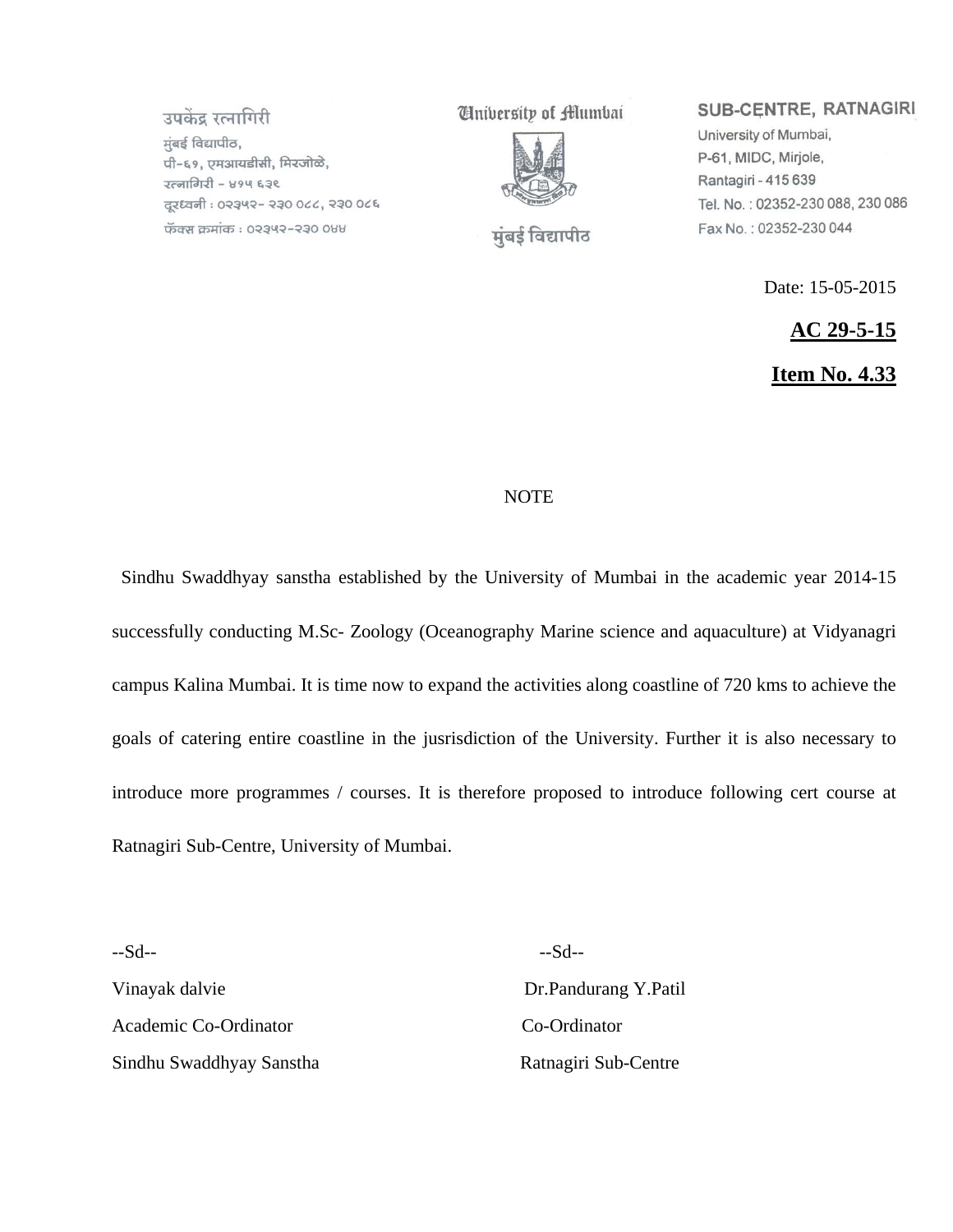# **University of Mumbai, Sindhu Swaddhyay Sanstha Ratnagiri Sub-Centre, Ratnagiri. Part time Certificate Course in Physico –chemical Hydrology**

### **1. Name of the Course: Part time Certificate Course in Physico –chemical Hydrology.**

- **2. Vision:** To develop skill force for basic hydrological analysis essential in chemical oceanography, aquaculture, management of aquatic environment and applications in industry and monitoring /governing authorities.
- **3. Mission:** To equip students with theoretical knowledge and impart practical training as envisaged in the vision. Thus enabling the students to acquire additional applied skills while pursuing the fulltime programme / occupation.

#### **4. Objectives of the course :**

It is well felt need that Analysis experts need to develop concern about environment. Therefore,University of Mumbai,Sindhu Swaddhyay Sanshta and Ratnagiri Sub-Centre, Ratnagiri has decided to start this type of interdisciplinary Certificate course. This course is useful for students, working analysts and future analysts. Along with theoretical background more emphasis will be given on skill development through practicals. The objectives of the course are:

- a. To develop skill force for basic hydrological analysis essential in chemical oceanography, aquaculture, management of sustainable aquatic environment.
- b. To understand environmental issues in general regarding water quality.
- c. To understand sampling methods of ground water, pore water and surface water.
- d. To understand basic principles involved in water quality and applications in industry.
- e. To develop the skill for chemical oceanography, environmental management in the industrial sector.
- f. To enabling the students to acquire additional applied skills while pursuing the fulltime program.
- g. To improve environmental awareness and remedial measures with respective to water quality and a social aspect.
- **5. Eligibility**: H.S.C (Scicence )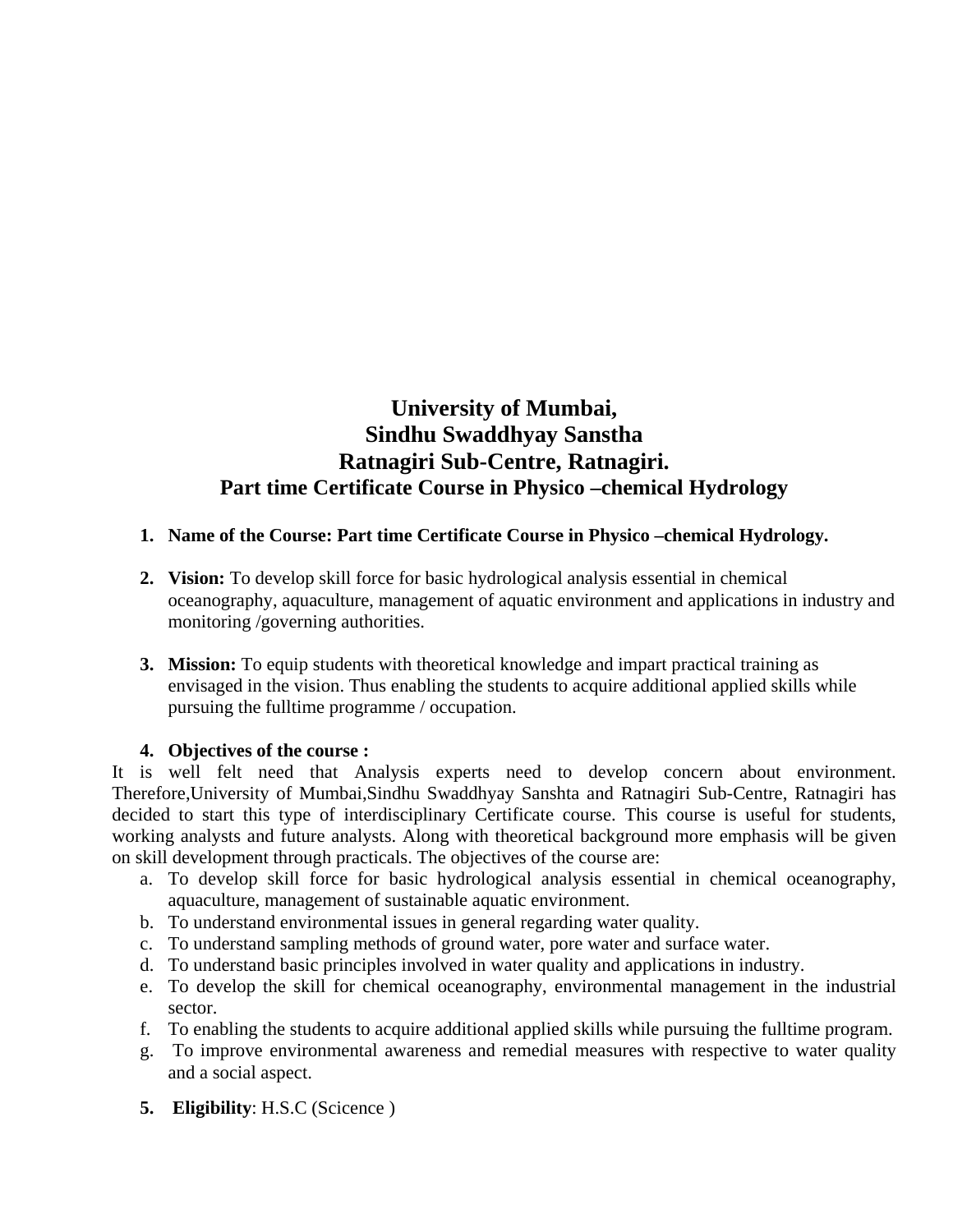- **6. Intake capacity** : 20 candidates per batch
- **7. Duration:** One Year Part time Three days a week with session of three hours.
- **8. Credits:** 4 credits
- **9: Fees:** Rs 10,000/- ( Ten thousand per student)

**Honorarium:** 500 Rs per Clock Hour: theory/ Practical (50 % for fulltime faculty of the University)

**Centre Incharge:** Rs 10,000/- per Month (Additional Charge)

## **8. Contents:**

## **Module I – Introduction to water monitoring**

- 1.1 Introduction to water chemistry
- 1.2 Physical and chemical properties of water
- 1.3 Concept of waste water
	- a) Effluent
	- b) Influent
- 1.4 Water quality monitoring
- 1.5 Selection of sampling location
- 1.6 Sampling
- 1.7 Preservation of water samples

# **Module – II – Physical and Chemical Analysis of Water and Effluents**

- 3.1 Temp,
- 3.2 Turbidity
- 3.3 Acidity
- 3.4 Alkalinity
- 3.5 Biological oxygen demand (BOD)
- 3.6 Conductivity and specific conductance
- 3.7 Chemical oxygen demand (COD)
- 3.8 Residual Chlorine
- 3.9 Dissolved oxygen
- 3.10 Fluoride